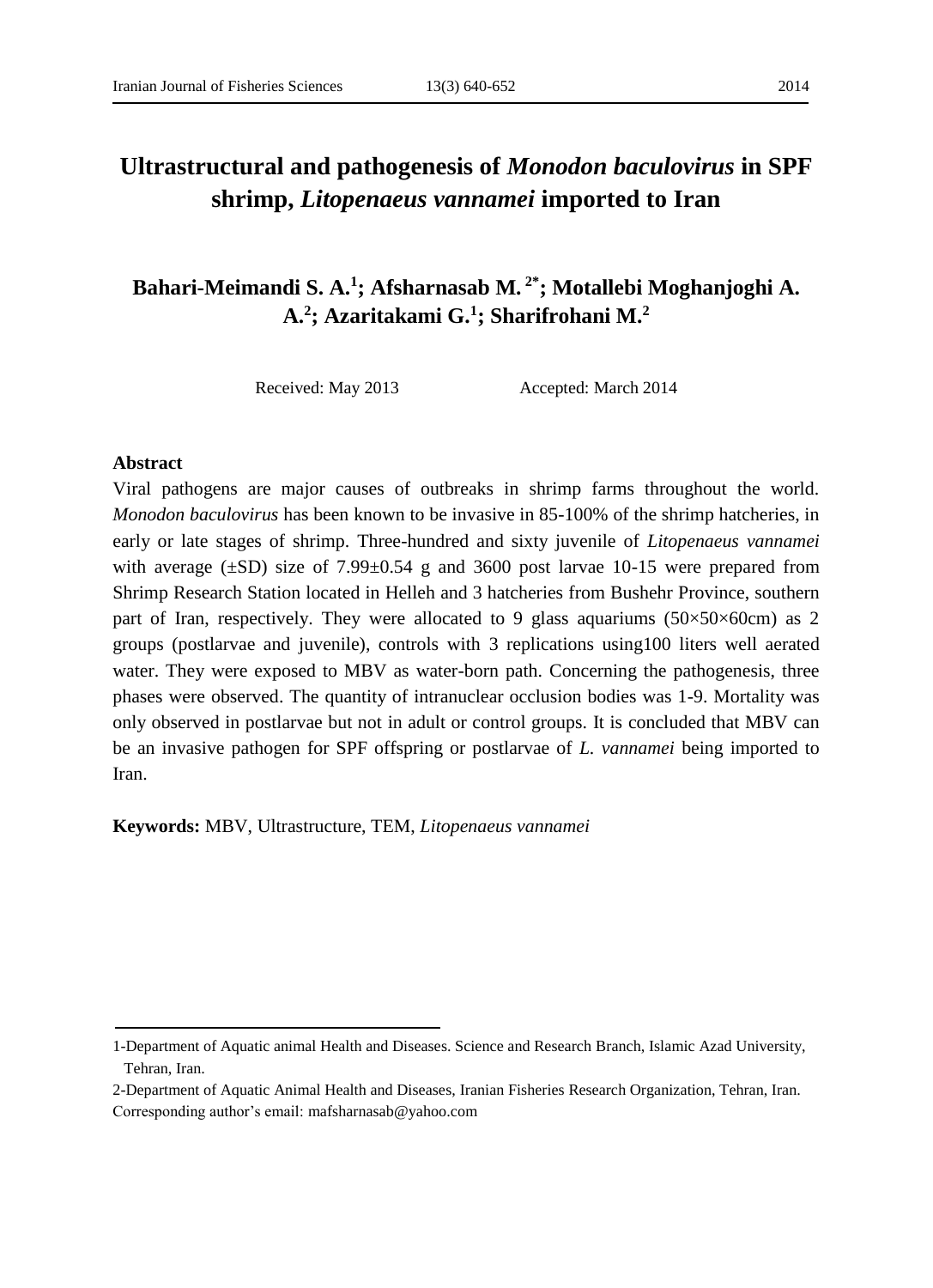#### **Introduction**

Viral diseases are the major problems of shrimp farms and hatcheries that caused severe outbreaks in last decade (Afsharnasab *et al*., 2009; Kakoolaki *et al*., 2011; Lightner, 2011). Although, shrimp culture industry has a short history in Iran, it has been a growing industry as well (Afsharnasab *et al.*, 2009). Based on the expectation and the twenty-year development plan of Iran, at the end of 1400 RIC, about 100,000 acres of lands should be allocated to shrimp industry (Afsharnasab *et al.*, 2006). Due to white spot outbreaks in the most important commercial species of Iran, *Penaeus indicus*, an attempt was made to import a more disease-tolerant species. Therefore, *L. vannamei* was introduced and acclimated to Iranian southern shrimp farms and is cultivated in recent years (Afsharnasab *et al.*, 2006; Kakoolaki *et al.*, 2011). *Monodon baculovirus* (MBV) was first recognized in shrimp in 1977 in Taiwan (Lightner and Redman, 1981). It was then detected in Thailand in 1990 (Fegan *et al.*, 1991). This virus has been known to be the cause of 85-100 percent of mortalities during shrimp larvae, and postlarvae stages of hatcheries (Natividad *et al.*, 2006; de la Peña *et al.*, 2008; Lightner *et al.*, 1983 ) .MBV has been considered as a notifiable pathogen by the OIE (2006). It has been found in many parts of the world including Australia, India, East Africa, North America, the Middle East (Surachetpong *et al.*, 2005) and spread throughout most of the shrimp farming industries in the world. Although MBV

has not been as lethal as white spot syndrome virus (Caipang *et al.*, 2011; Lightner *et al.*, 2012), MBV infection has resulted in economic loss of hatcheries due to weak performance in growth and low survival rate of postlarvae (Lightner *et al.*, 1983). Infected shrimp are susceptible to secondary infections caused by *Vibrio* spp. and protozoan's at poor environmental conditions (Vaseeharan and Ramasamy, 2003) and thereby it may be seen as dual or triple infection (Umesha *et al.*, 2006). The virus is susceptible to environmental condition and therefore shrimp mortality can be fluctuated due to some predisposing factors such as salinity and pH (Afsharnasab *et al.*, 2006). Diagnosis of MBV occlusion bodies in hypertrophied nuclei of anterior midgut epithelium and hepatopancreatic cells has been carried out by light microscope, PCR (Lightner and Redman, 1998) and TEM (Chen *et al.*, 1989).The pathogenesis, distribution and morphology of MBV have been described ( Vogt, 1992; Mari *et al.*, 1993; Surachetpong *et al.*, 2005; Afsharnasab *et al.*, 2006;Natividad *et al.*, 2006; Sarathi *et al.*, 2008; Gangnonngiw *et al.*, 2010;Caipang *et al.*, 2011;). (The objective of our study was to ultrastructurally examine and determine the pathogenesis and severity of MBV in the cultured postlarvae and juvenile of SPF (Specific Pathogen Free) *L.vannamei* imported to Iran.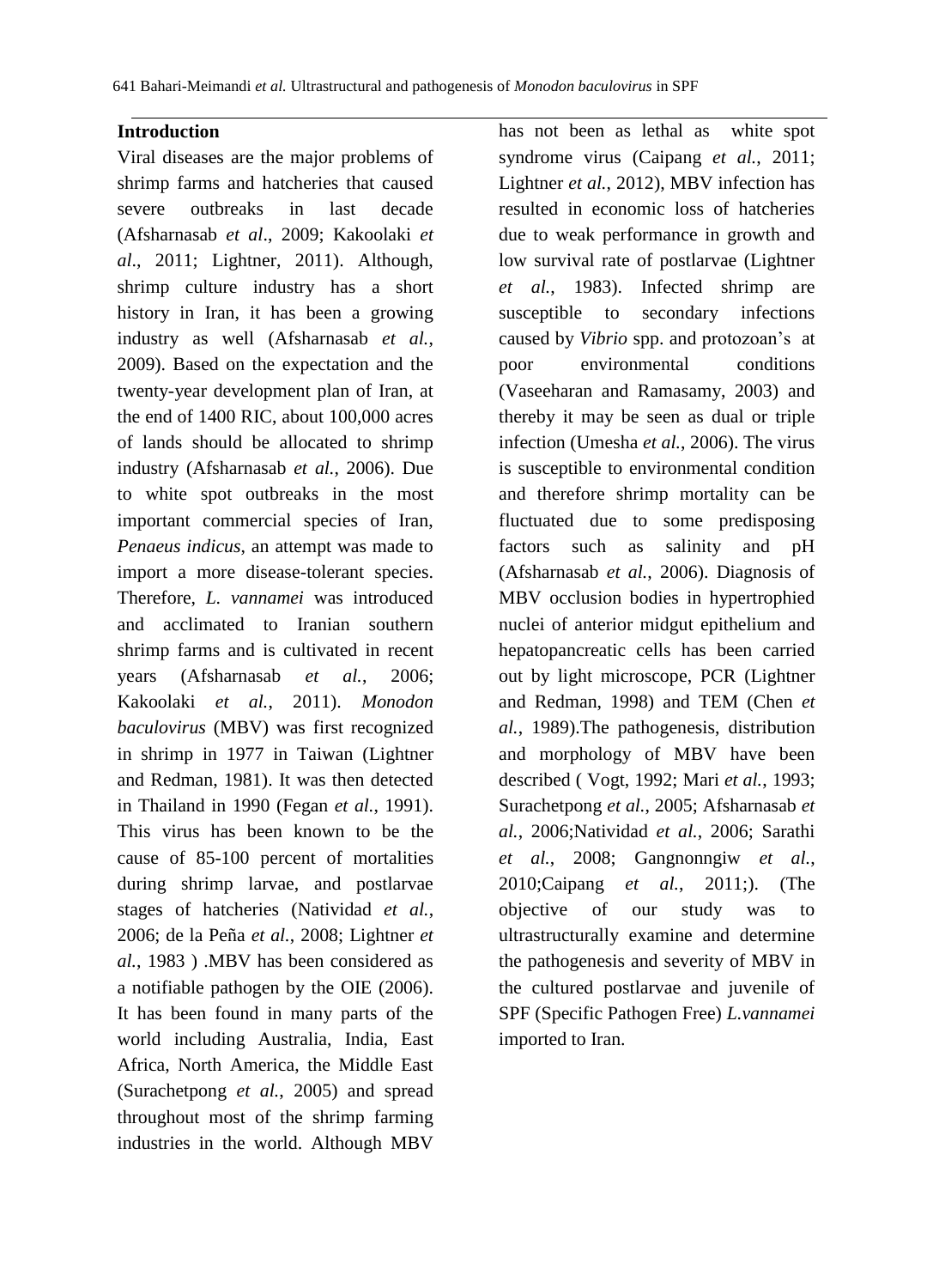#### **Materials and methods**

#### *Virus preparation*

MBV was collected from a *Penaeus semisulcatus* hatchery in Bushehr Province located in south of Iran where MBV outbreak occurred in 2011. The samples were frozen and stored at -80°C until the experiment was begun. The origin of the shrimp for this study was the imported SPF offspring of *L. vannamei. Shrimp and experiment protocol*

Three-hundred and sixty juveniles of *P. vannamei* with an average ( $\pm SD$ ) size of 7.99±0.54 g and 3600 post larvae 10- 15were prepared from the Shrimp Research Station located in Helleh site and 3 hatcheries, respectively, from Bushehr Province, southern Iran in 2012. Based under controlled conditions, they were transferred to the Iran Shrimp

Research Center for PCR, laboratory and experimental examinations. Based on the primary result of the PCR, no sign of viral infection, white spot syndrome virus (WSSV), (MBV) and Hepatopancreatic parvo-like virus (HPV), were observed.

Shrimps were acclimated to new condition at the pH of 7.3, and salinity of 40 ppt with well oxygenated water, for 1 week before the study was begun. They fed with commercial feed during the experiment. Oxytetracycline at 20 ppm was used to prevent bacterial infections. All 360 juvenile shrimps were equally allocated to 9 glass aquariums  $(50\times50\times60$ cm) as 2 treatments groups: 1) water-born path exposure group (Group A), as control group (C1), and 3600 PL were dedicated for 2) water-borne path exposure (Group B) with control group

(C2) in 3 replications, each aquarium with 100 liter well aerated water . At first, shrimps in the treatment groups A and B were exposed to MBV within 24 h without water exchange. The exposed shrimps were then washed with clean water, the examinations carried out and analyzed after 7 days post exposure (hour post exposure), mortalities were recorded daily.

*PCR and histopathological examinations*

Nested PCR, and histopathological samples were collected from the shrimp showed abnormality at 0, 12, 24, 48, 96 and 120 h. After the first cases observed, three moribund shrimps in each replication are sampled in order to transfer to histopathology and PCR labs of Iranian Shrimp Research Center and Veterinary Office of Bushehr Province. A small section of hepatopancreas tissue from each of the 3 samples of juvenile shrimps was placed in Eppendorf micro tubes containing ethanol 70% for PCR technique, using IQ2000 MBV commercial kit (Afsharnasab *et al.*, 2006) as well as 3 whole body PL from each replication. The remained parts of hepatopancreas tissues and midgut of the shrimps were placed in tubes containing Davidson's fixative. They were then transferred to the lab. After 48-72 hours davidson's fixatives were discarded and replaced with ethanol 70% in the lab. Tissue sections were then stained with Hematoxylin and Eosin  $(H & E)$  and examined to determine the histopathological changes using a light microscope (Lightner, 1996).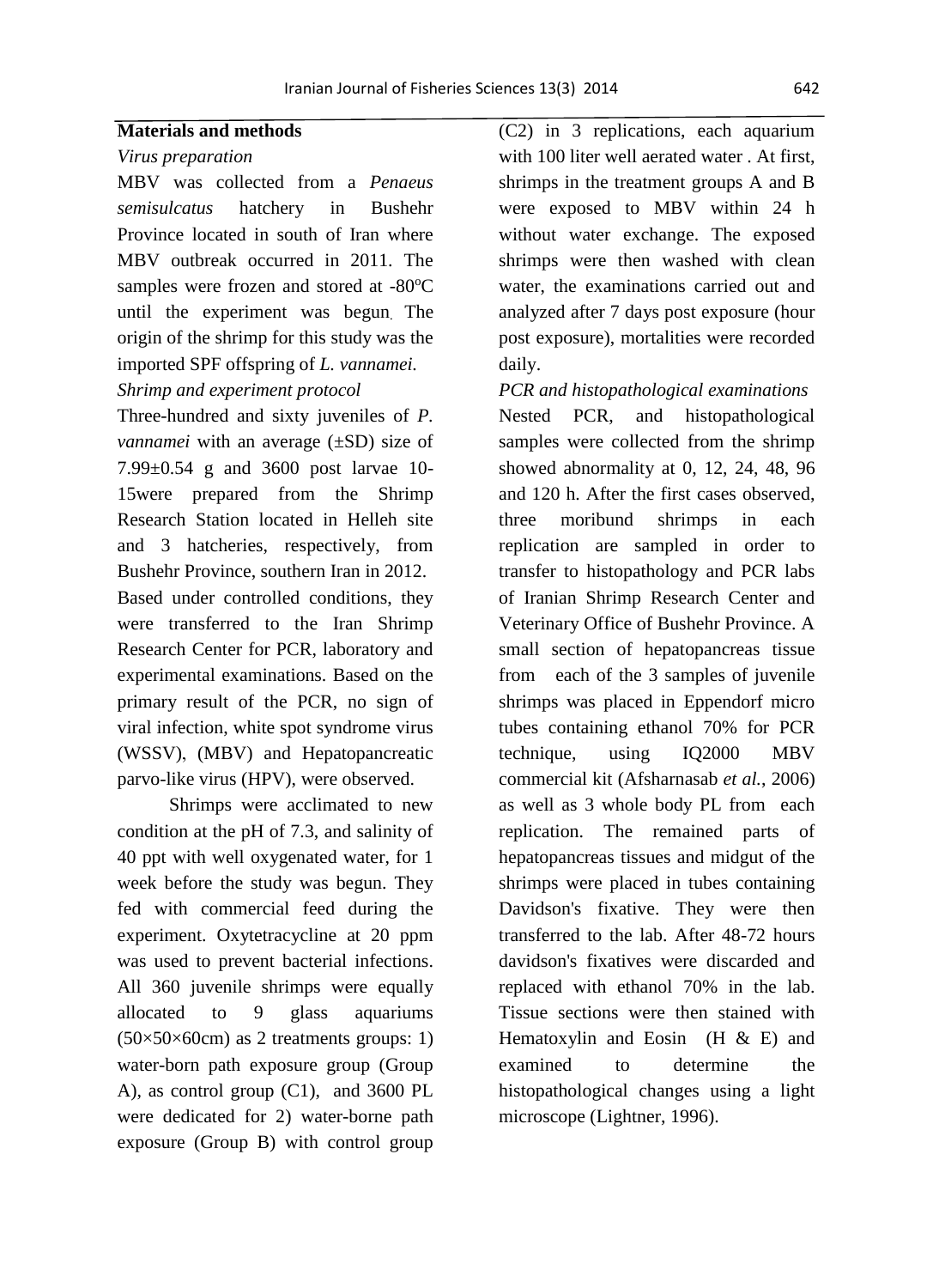## *Transmission Electron Microscopy (TEM)*

Study on prepared samples of shrimps exposing to the virus was continued for transmission electron microscopy following Afsharnasab (2007). MBVinfected hepatopancreas tissues of *L. vannamei* were fixed in 2.5% glutaraldehyde at  $4^{\circ}$ C for 24 h, and then replaced in 0.2M cacodylate phosphate buffer (pH 7.4) at the same temperature and duration. The tissue was then dehydrated in graded acetone and embedded in the resin mixture. Approximately 1-µm thick section were

prepared from tissue block and stained with 1% methylene blue for 1 minute at 60ºC. Tissue showing the desired degree of destruction and the occlusion bodies were then thin sectioned (50-80 nm) using diamond knives on a ultra microtome. Section mounted on a copper grid were stained with uranyl acetate and lead citrate and viewed under electron microscopy CM 10 Philips in Faculty of Veterinary Medicine, Shiraz University. *Severity of infection (SOI)* Grading the severity of infection was analyzed based on pathological findings and is described in table 1.

**Table 1:Severity of infection in different conditions of the treatments.**

| SOI index | Pathological finding                              |
|-----------|---------------------------------------------------|
|           | No signs of infection and tissue damages found    |
|           | Considerable damages found but no sign of disease |
| 2         | Mild to moderate-tissue damages found             |
| 3         | Moderate to severe-tissue damages found           |
|           | Severe -tissue damages found                      |

## **Results**

MBV infection was recorded in epithelial cells of midgut and hepatopancreas cells

of the infected postlarvae and juveniles (Fig. 1).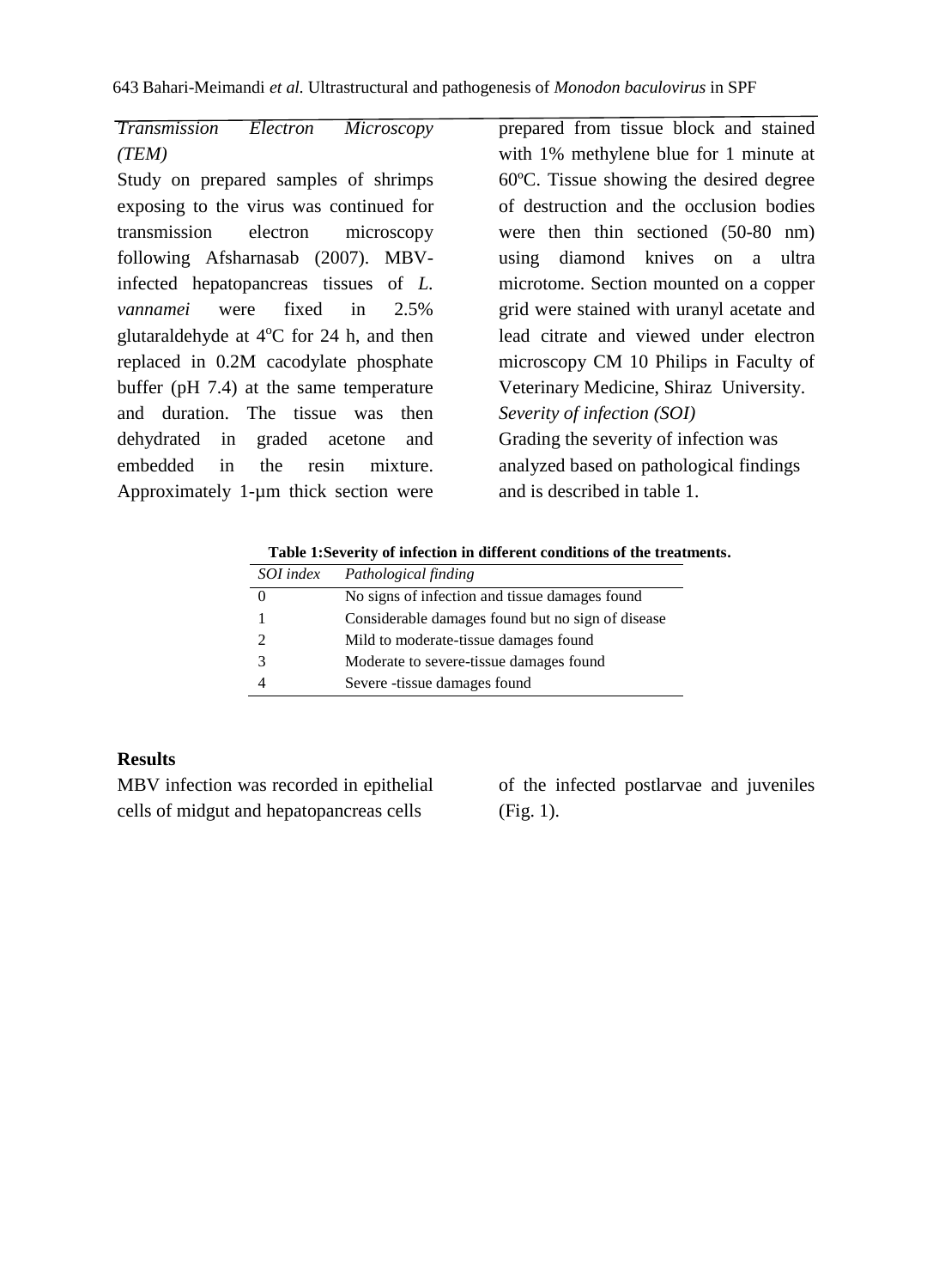

**Figure 1: Photomicrograph of MBV infection found in hepatopancreas of PL. with hypertrophied nucleus (a) and eosinophilic occlusion bodies (b) H & E, ×1000.**

Confirmations for the MBV of each treatment and control are shown in Figure

2 (based on the IQ2000, MBV commercial kit).



**Negative Sample.**

The clinical signs such as losing the appetite, lethargy and irritability were observed in adult shrimps. Nevertheless, the signs in postlarvae include lethargy, anorexia, blanching the midgut, unusual and swirling behavior, unilateral swimming in the water column.

According to our result, mortality was observed only in postlarvae but no mortality was observed in adult or control groups. The mortality for each group and control is given in Table 2.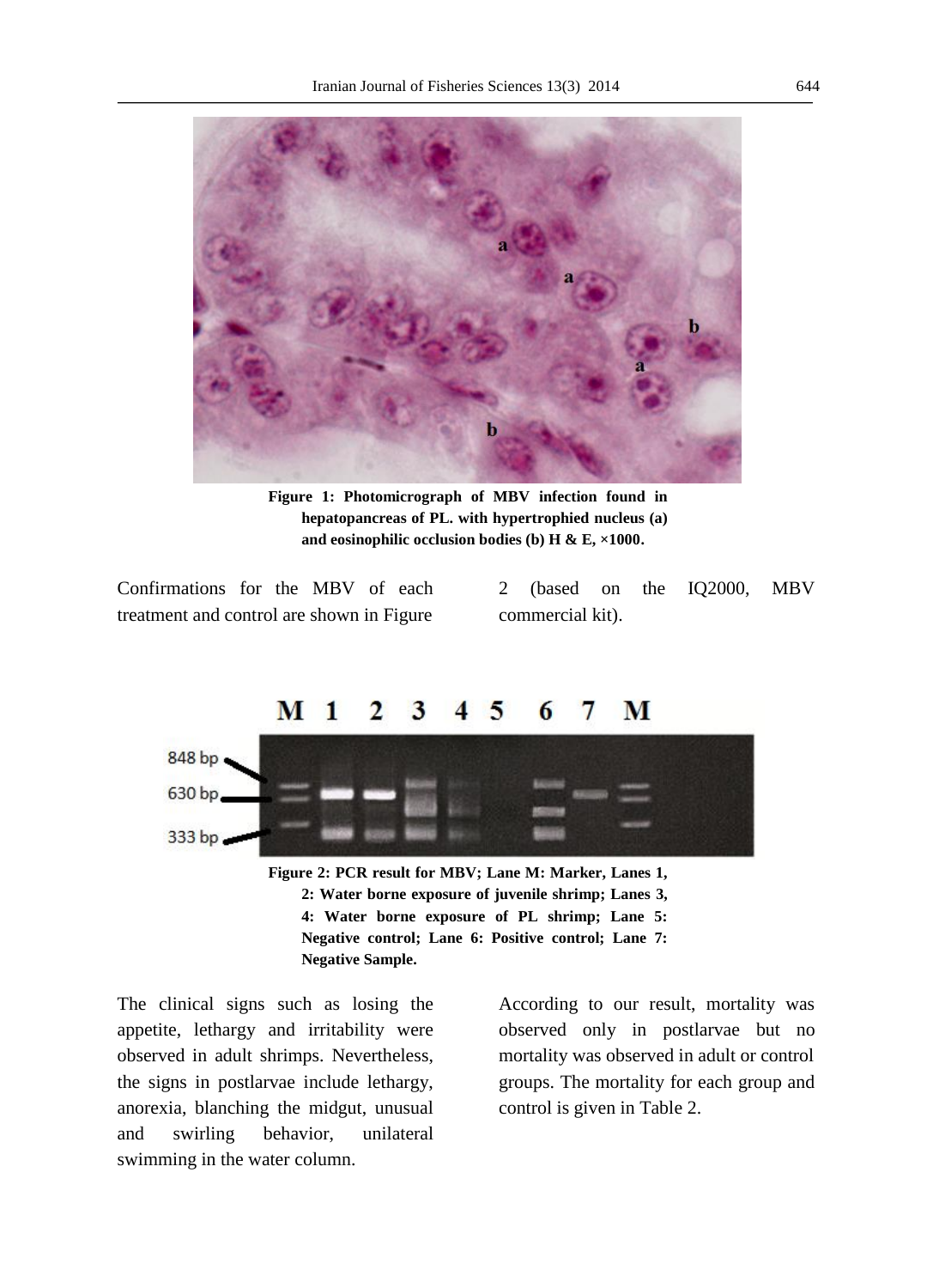|                | post exposure days. |    |          |                |          |    |  |
|----------------|---------------------|----|----------|----------------|----------|----|--|
|                |                     |    | 3        |                |          |    |  |
| A              | $\theta$            | 13 | 21       | 31             | 31       | 13 |  |
| C1             | 0                   |    | 3        | $\mathfrak{D}$ |          |    |  |
| B              | $\Omega$            |    | $\Omega$ | 0              | $\Omega$ |    |  |
| C <sub>2</sub> | $\Omega$            |    | $\Omega$ | O              | $\theta$ |    |  |

**Table 2: The comparison of mortality value for each treatment and determined** 

1-7 are the post exposure days. A, C1, B and C2 are treatments and controls.

Electron microscopic (EM) studies of the virus pathogenesis were examined and fourth phases were observed. Firstly, the cells showed a slight hypertrophy, some nucleolus deformed and then migrated to the nucleus membrane. Chromatin were decomposed and seen as bright spots in the center of the cell (Fig. 3). In the second phase, one or more small occlusion bodies were visible in the

hypertrophied nucleus. At this point, the nucleolus as well as the nucleus was under going to be destroyed. Chromatin migration to the nucleus membrane completed (Fig. 4). In the third and fourth phase, the cell nucleus was quite hypertrophied. It filled the cytoplasm, entirely and occlusion bodies performed, subsequently (Fig 5, 6).



**Figure 3: Transmission electron microscopy micrograph of a section through a MBV infected hepatopancreas cell of PL of** *L. vannamei* **showing the first stage of MBV disease which Hypertrophied nucleus (N), and the nucleolus(NU) migration of chromatin to the nucleus membrane(white arrow) and virogenic stroma (vs) are identified. Dense cytoplasm(C) within Endoplasmic Reticulum(ER, black arrow) is seen. Lead citrate and uranyl acetate. Bar: 1.8µm.**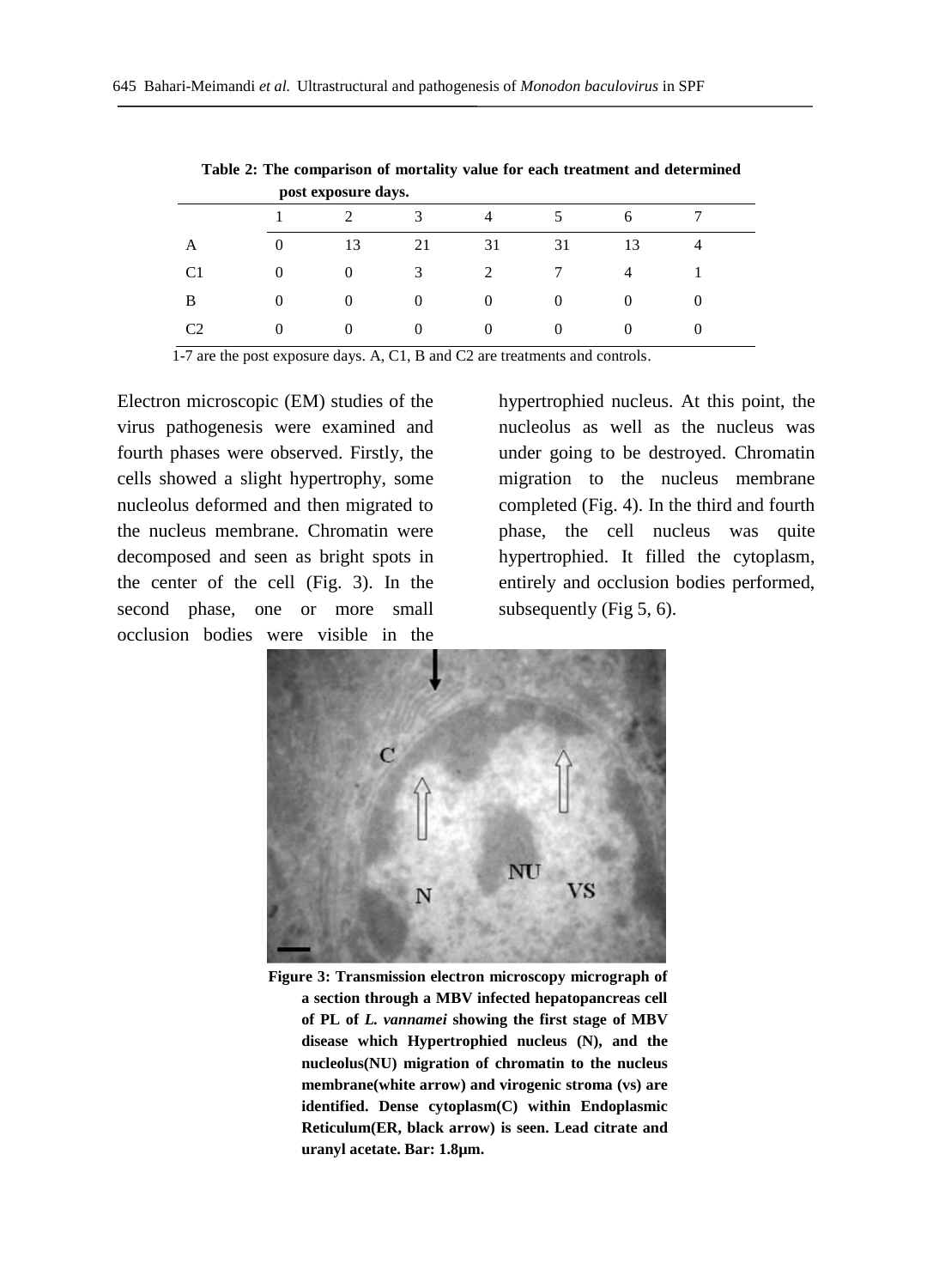

**Figure 4: Transmission electron microscopy micrograph of a section through a MBV infected hepatopancreas cell of PL of** *L. vannamei* **showing the second stage of the disease. The chromosomes migrated (black arrow) completely to the nucleus membrane (nm) and accumulation of virus and cellular proteins resulted in occlusion bodies(OBs)in the center of hypertrophied cell are identified. Cytoplasm (c) with ribosome and Endoplasmic Reticulum were observed. In addition, virogenic stroma that is responsible for replication of virus (VS) appeared in nucleus. Lead citrate and uranyl acetate. Bar: 1.8µm**



**Figure 5: Transmission electron microscopy micrograph of a section through a MBV infected hepatopancreas cell of PL of** *L. vannamei* **showing the third stage of the MBV disease. Chromatin migrated completely to the nucleus membrane and occlusion bodies (OBs) are also fully drawn in to the membrane. Virogenic stroma (vs) is seen, too. Lead citrate and uranyl acetate. Bar: 1.8µm.**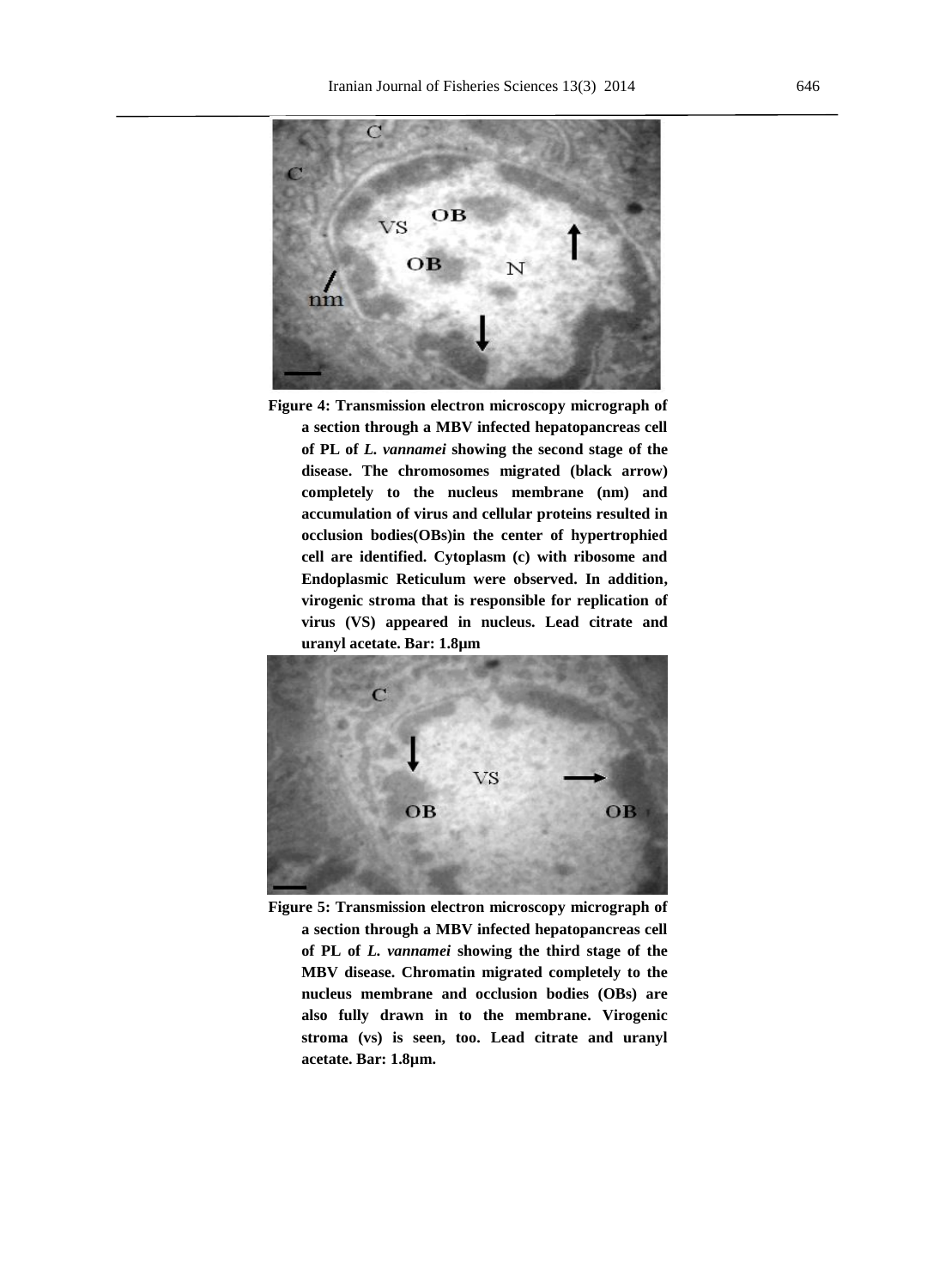

**Figure 6: Transmission electron microscopy micrograph of a section through a MBV infected hepatopancreas cell of PL of** *L. vannamei* **showing the fourth stage.of the disease. Rounded occlusion bodies (OBs)were visible and the nucleus occupied the cytoplasm, entirely. Lead citrate and uranyl acetate. Bar: 1.8µm.**



**Figure 6: Transmission electron microscopy micrograph of a section through a MBV infected hepatopancreas cell of PL of** *L. vannamei* **showing rod shaped viruses existing in an occlusion body with outer and inner envelopes (E). Virus cross section (black arrow) and longitudinal sections of virus (white arrow) and the distal part of the virus that has not completed Yet (double arrows). Lead citrate and uranyl acetate. Bar: 290nm.**

**Table 3: Severity of infection index in juvenile and postlarvae in different days.**

|                          | <i>SOI</i> index | <i>SOI</i> index |  |  |
|--------------------------|------------------|------------------|--|--|
| Days postlarvae juvenile |                  |                  |  |  |
|                          |                  |                  |  |  |
| 2                        |                  | 0                |  |  |
| 3                        | 2                | 0                |  |  |
| 4                        | 3                |                  |  |  |
| 5                        |                  | $\mathfrak{D}$   |  |  |
|                          |                  | 2                |  |  |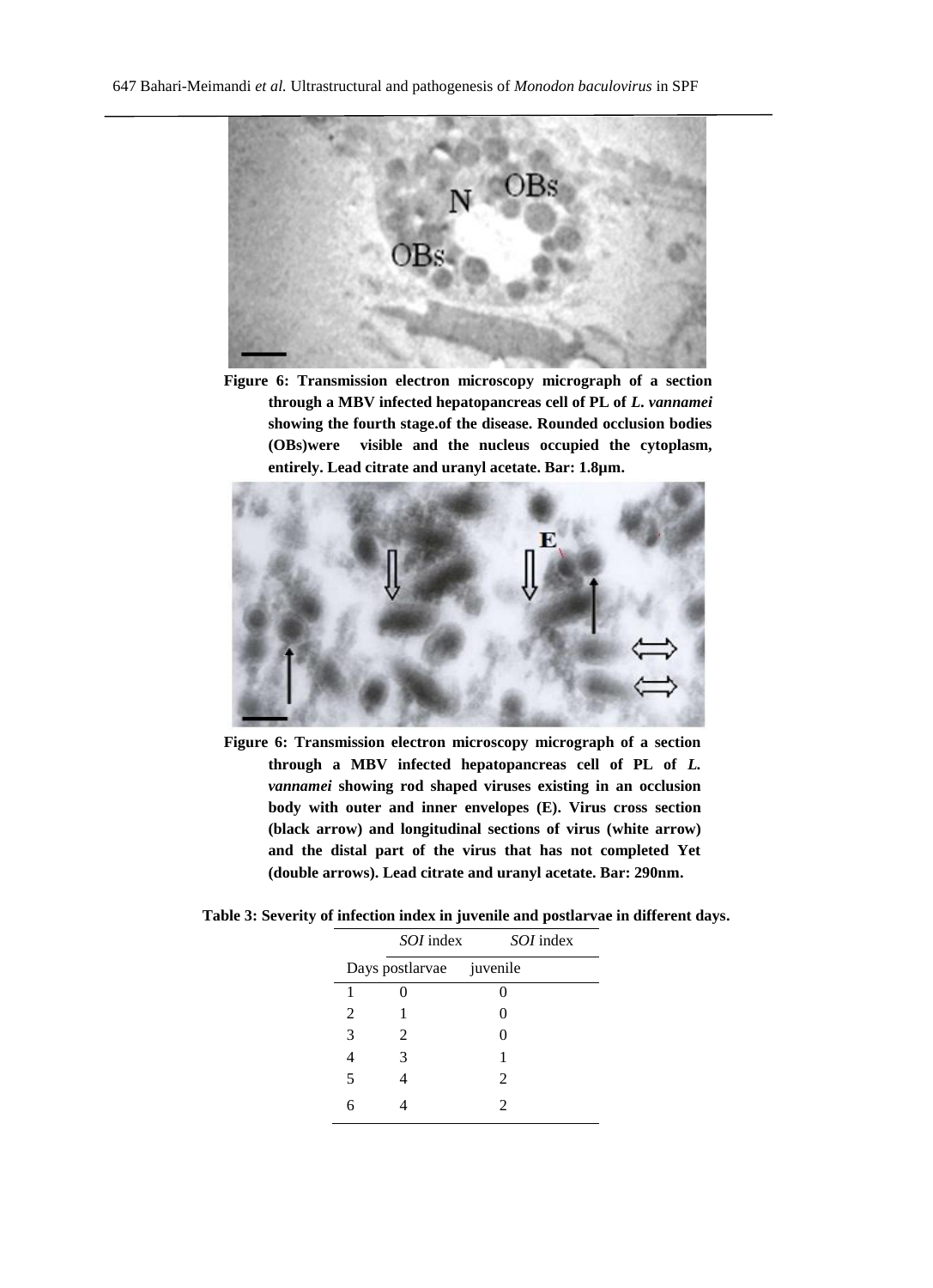### **Discussion**

In this study, the pathogenesis of MBV in the imported SPF shrimp, *L. vannamei* post larvae and adult was evaluated through exposing the shrimp to the contaminated water. The occurrence of intra nuclear spherical occlusion bodies confirmed MBV presence in *Penaeus monodon* and *P. indicus* as described by (Lightner and Redman, 1998; Ramasamy and Brennan, 2000), as well as our findings for *L. vannamei*. Despite histopathological changes in hepatopancreas and midgut, no evidence for MBV was found in other examined tissues supporting the observations of Lightner *et al.* (1983)and Ramsey and Brennan (2000). Light microscopic examinations showed that the histopathological changes were kicking off by nuclear hypertrophy, chromatin migration and nucleolus displacement, which are exactly compatible to the result of Afsharnasab *et al*. (2009). In earlier studies conducted by Lightner and Redman(1981) and Afsharnasab (2007) infected shrimps showed clinical signs such as lethargy, anorexia, blanching of midgut and immobility. As Brock *et al*. (1983) and Paynter *et al.* (1992) confirmed, MBV disease occur in mysis and post larvae ranging about 3-20 mm in length. This result is compatible to our findings, but no mortality found in juvenile group in our study, perversely. Contrary to the findings by Viker *et al*. (2000) and similar to the results of other researchers ( Brennan, 2000; Manivannan *et al.*, 2002;Claydon *et al.*, 2010 and Ramasamy)that mentioned the number of occlusion bodies were 1-2 and 1-12, respectively, our findings showed that the quantity of intra nuclear occlusion bodies is 1-9. The average  $(\pm SD)$  length and diameter of the virus were 320±4 nm and  $72\pm2$  nm (n=15), respectively, supporting the findings by Sano *et al*. (1984) and Ramasamy and Brennan (2000). It should be noted that with the exception of the juvenile group, no losses in adult shrimps (treatment and control) were observed. The accumulative mortality in both juvenile groups and the control were 18.83 percent and 2.38 percent, respectively. The mortality begun 2 days after exposure in post larvae and its trend increased subsequently but concurrent mortality was constantly low for the control group. It seems that MBV is a moderate to severe disease for the late post larvae, *L. vannamei* in contrary to WSSV (White Spot Syndrome Virus) that is invasive pathogen for each phase of growth in the same species ( Afsharnasab *et al.*, 2007; Kakoolaki *et al.*, 2011; Lightner, 2011).This finding is confirmed by SOI results (Table 3)that showed the severity of the infection for the juveniles and postlarvae reached 2 and 4 after 6 days post exposure, respectively, suggesting that juvenile shrimp can tolerate MBV. Since the infected Epithelium of midgut and hepatopancreas, and virions along with occlusion bodies were constantly shed into the feces of infected shrimp (Lightner *et al.*, 1983) it led us to predict that juvenile and or broodstocks played as carriers in region, contaminating with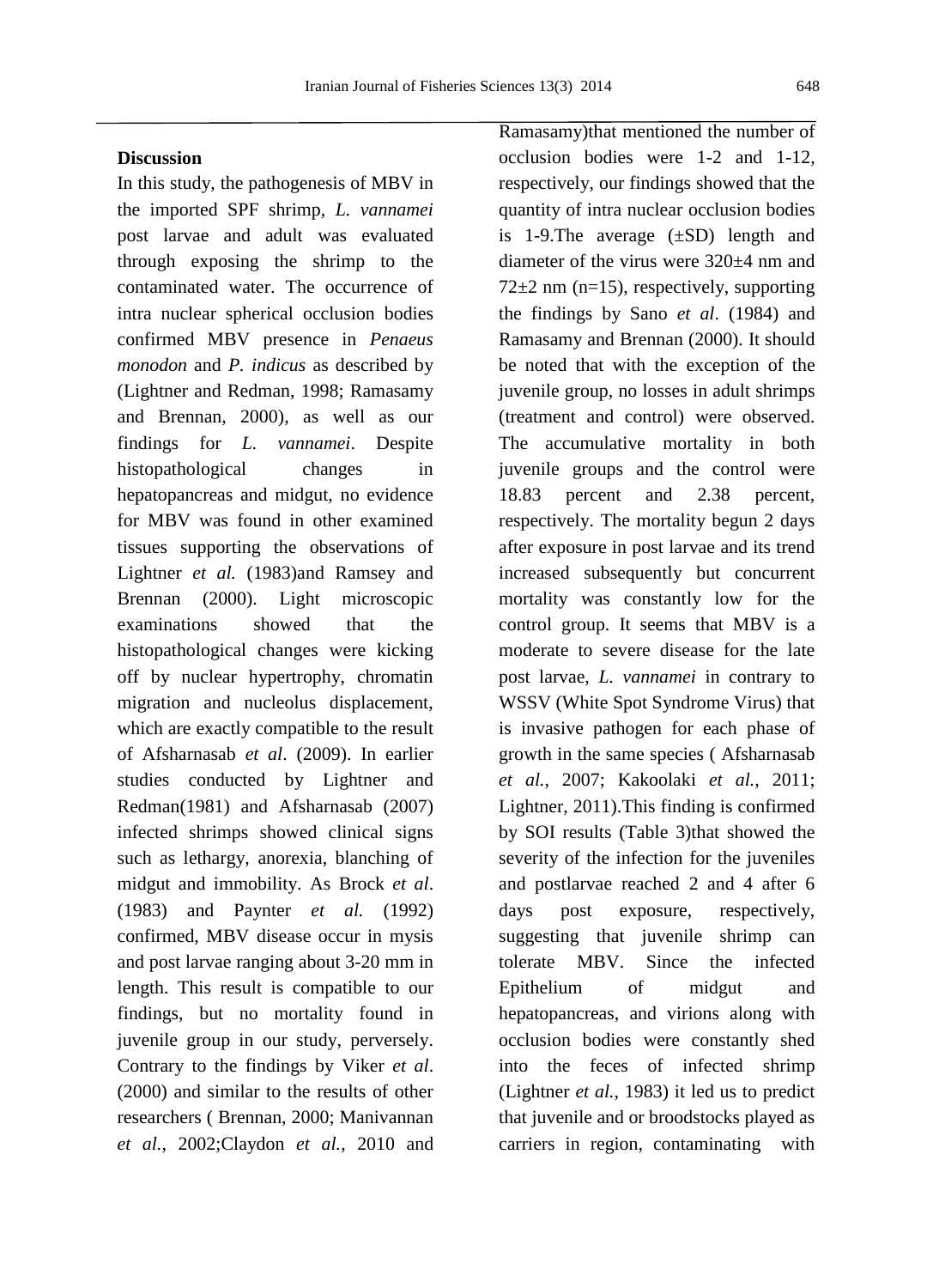MBV. Despite MBV being controlled by several quarantine and prophylactic programs through egg disinfecting methods, many reports have stressed that the high occurrence of MBV in shrimp hatcheries is continued (Flegel *et al.*, 2001; Afsharnasab, 2007).

It is concluded that MBV can be an invasive pathogen for SPF postlarvae of *L. vannamei* importing to Iran.

#### **References**

- **Afsharnasab, M., 2007.** *Viral Diseases of Shrimp,* Iran, Iranian Fisheries Research Organization. 209P.
- **Afsharnasab, M., Akbari, S., Shariff, M., Yousef, F. and Hassan, D., 2006**. Effect of different pH and salinity levels on the viabiltyof Penaeus monodon Baculovirus (US (MBV) in *Penaeus semisulcatus*. *Iranian Journal of Fisheries Sciences,* 6, 1-18.
- **Afsharnasab, M., Dashtiannasab, A., Yeganeh, V. and Soltani, M., 2007**. Incidence of White spot disease (WSD) in *P. indicus* farms in Bushehr province, Iran. *Iranian Fisheries Scientific Journal,* 7, 15- 26.
- **Afsharnasab, M., Mortezaei, R., Yegane, V. and Kazemi, B., 2009***.* Gross Sign, Histopathology and Polymerase Chain Reaction Observations of White Spot Syndrome Virus in Shrimp Specific Pathogen Free

*Litopeneaus vannamei* in Iran. *Asian Journal of Animal and Veterinary Advances,* 4, 297-305.

- **Brock, J. A., Lightner, D. and Bell, T. A. ,1983**. A review of four virus ( BP , MBV and IHHNV ) diseases of penaeid shrimp with particular reference to clinical signify cance , diagnosis and control in shrimp aquaculture International council for Exploration of the sea Hawaii. The oceanic Institute, 1-17.
- **Caipang, C. M. A., Sibonga, M. F. J. and Geduspan, J. S., 2011**. Partial sequence of the genomic DNA from a Philippine isolate of the *Penaeus monodon*-*type baculovirus (*MBV) and comparison with other geographical isolates. *AACL Bioflux,* 4, 387-393.
- **Chen, S. N., Chang, P. S., Kou, G. H. and Lightner, D., 1989**. Studies on virogenesis and cytopathology of Penaeus monodon baculovirus(MBV) in the giant tiger prawn (*Penaeus monodon*) and the red tail prawn (Penaeus penicillatus). *Fish Pathology,* 24, 89-100.
- **Claydon, K., Tahir, R. A. H., Said, H. M., Lakim, M. H. and Tamat, W., 2010.** Prevalence of shrimp viruses in wild *Penaeus monodon* from Brunei Darussalam. *Aquaculture,* 308, 71-74.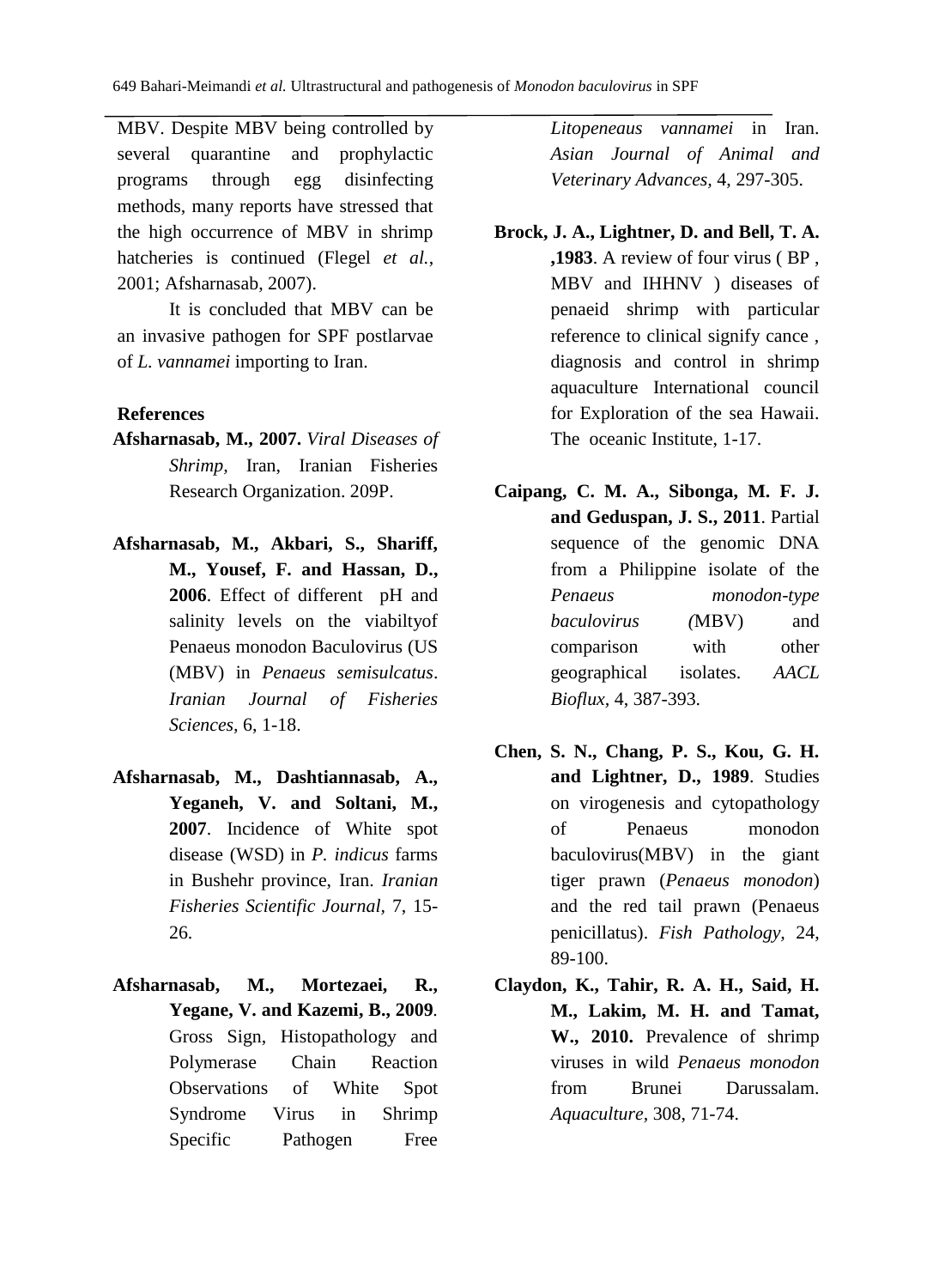- **de la Peña, L. D., Lavilla-Pitogo, C. R., Villar, C. B. R., Paner, M. G. and Capulos, G. C., 2008.** Prevalence of monodon baculovirus (MBV) in wild shrimp *Penaeus monodon* in the Philippines. *Aquaculture,* 285, 19-22.
- **Fegan, D. F., Flegel, T. W., Sriurairatana, S. and Waiyakruttha, M., 1991**. The occurrence, development and histopathology of monodon baculovirus in *Penaeus monodon* in southern Thailand. *Aquaculture,* 96, 205-217.
- **Flegel, T. W., Pasnarawipas, T., Nielsen, L., Thamavit, V. and Kongtim, S. ,2001.** Effect of *Hepatopancreatic parvovirus* (HPV), *Monodon baculovirus* (MBV) and multiple viral infections on cultivated shrimp in Thailand. hird National Symposium on Marine Shrimp, Bangkok, Thailand. 48-63.
- **Gangnonngiw, W., Laisutisan, K., Sriurairatana, S., Senapin, S., Chuchird, N., Limsuwan, C., Chaivisuthangkura, P. and Flegel, T. W., 2010**. Monodon baculovirus (MBV) infects the freshwater prawn Macrobrachium rosenbergii cultivated in Thailand. *Virus Research,* 148, 24-30.
- **Kakoolaki, S., Soltani, M., Ebrahimzadeh Mousavi, H. A., Sharifpour, I., Mirzargar, S., Afsharnasab, M. and Motalebi, A. A., 2011.** The effect of different salinities on mortality and histopathological changes of SPF imported Litopenaeus vannamei, experimentally exposed to White Spot Virus and a new differential hemocyte staining method. *Iranian Journal of Fisheries Sciences,* 10, 447-460.
- **Lightner, D. and Redman, R. M. ,1981.** baculovlrus-caused disease of the penaeid shrimp, *Penaeus monodon*. *Journal of Invertebrate Pathology,* 38, 299-302.
- **Lightner, D., Redman, R. M. and bell, T. A. ,1983**. Histopathology and diagnostic methods for IHHNV and MBV diseases in cultured penaeid shrimp Symposium on warm water aquaculture-crustacea, Laie, Hawaii. Brigham Young University, 9-11.
- **Lightner, D., 1996.** A handbook of pathology and diagnostic procedures for diseases of penaeid shrimp*,* LA, Baton Rouge, World Aquaculture Society.26p.
- **Lightner, D. and Redman, R. M., 1998.**  Shrimp diseases and current diagnostic methods. *Aquaculture,* 164, 201-220.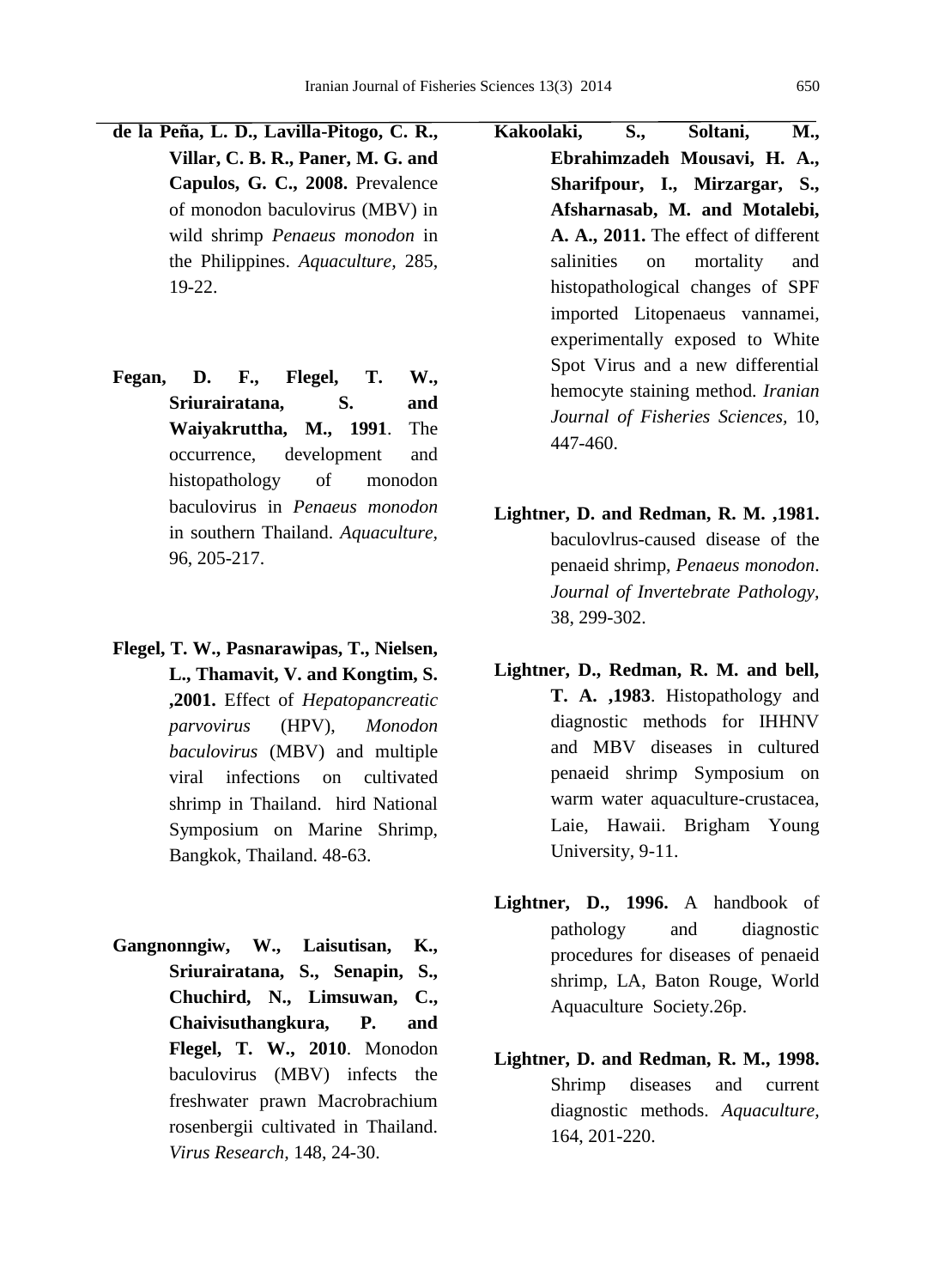- **Lightner, D., 2011.** Virus diseases of farmed shrimp in the Western Hemisphere (theAmericas): A review. *Journal of Invertebrate Pathology,* 106, 110-130.
- **Lightner, D., Redman, R. M., Pantoja, C. R., Tang, K. F. J., Noble, B. L., Schofield, P., Mohney, L. L., Nunan, L. M. and Navarro, S. A., 2012.** Historic emergence, impact and current status of shrimp pathogens in the Americas. *Journal of Invertebrate Pathology,* 110, 174-183.
- **Manivannan, S., Otta, S. K., Karunasagar, I. and Karunasagar, I., 2002.** Multiple viral infection in *Penaeus monodon* shrimp postlarvae in an Indian hatchery. *Diseases of Aquatic Organisms,* 48, 233-236.
- **Mari, J., Bonami, J. R., Bonnie P. and Lightner, D., 1993.** Preliminary characterization and partial cloning of the genome of a baculovirus from *Penaeus monodon* (PmSNPV = MBV). *Disease of Aquatic Organisms,* 16, 207-215.
- **Natividad, K. D. T., Migo, M. V. P., Albaladejo, J. D., Magbanua, J. P. V., Nomura, N. and Matsumura, M., 2006**. Simultaneous PCR detection of two shrimp viruses (WSSV and MBV) in postlarvae of *Penaeus*

*monodon* in the Philippines. *Aquaculture,* 257, 142-149.

- **OIE. ,2006.** Manual of diagnostic for Aquatic Animals [Online]. France: OIE. Available: [http://www.oie.int/fileadmin/Home](http://www.oie.int/fileadmin/Home/eng/Health_standards/aahm/2010/2.2.09_SPHER_BACULO.pdf) [/eng/Health\\_standards/aahm/2010/](http://www.oie.int/fileadmin/Home/eng/Health_standards/aahm/2010/2.2.09_SPHER_BACULO.pdf) [2.2.09\\_SPHER\\_BACULO.pdf](http://www.oie.int/fileadmin/Home/eng/Health_standards/aahm/2010/2.2.09_SPHER_BACULO.pdf) [Accessed 04.05.2013.
- **Paynter , J. L., Vikers , J. E. and Lester , R. J. G., 1992.** Experimental transmission of *penaeus monodon*type baculovirus (M.B.V ) *Disease of Asian Aquaculture*,3, 97-110.
- **Ramasamy, P. and Brennan, G. P. ,2000.** Ultrastructure of the surface structures and haptor of Empleurosoma pyriforme (Ancyrocephalinae; Monopisthocotylea: Monogenea) from the gills of the teleost fish *Therapon jarbua. Parasitology Research,* 86, 129-139.
- **Sano, T., Nishimura, T., Fukuda, H. R., Hayashida T. and Monoyama K. ,1984.** Baculoviral mid-gut gland necrosis (BMN) of kurulna shrimp (*Penaeus japonicus*) larvae in Japanese intensive culture systems. Helgolander Meeresunters. *Disease of Aquatic Organisms,* 37, 255- 264.
- **Sarathi, M., Balasubramanian, G., Sivakumar, V. K. and Sahul Hameed, A. S., 2008.** Artemia is